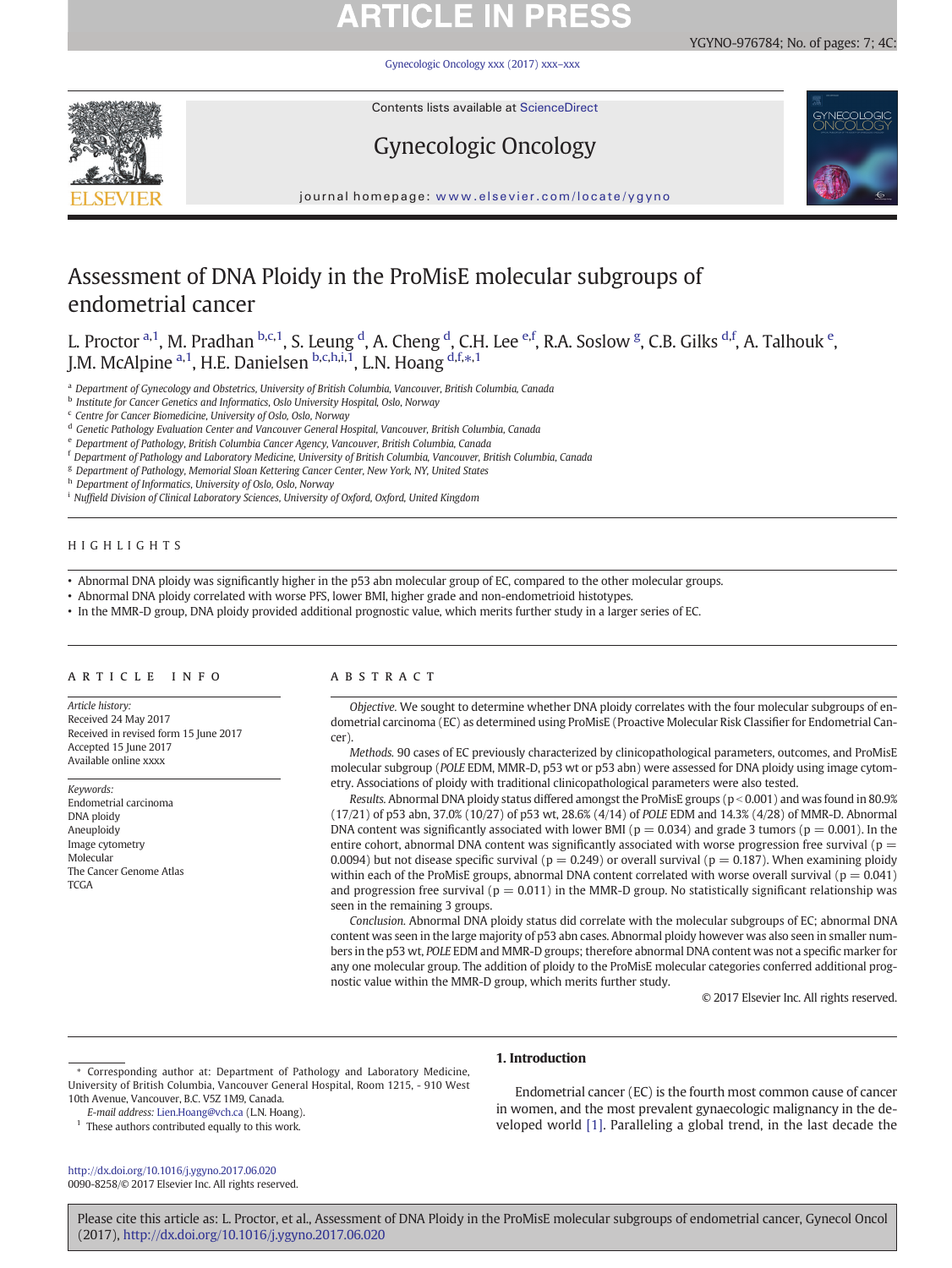incidence rate of EC in Canada has increased by 2.5% a year [\[2\]](#page-5-0), likely attributable to an aging population and the obesity epidemic [\[3\].](#page-5-0) Although the majority of women are diagnosed at an early stage and have good outcomes, even within clinical stage 1 disease, the 5-year survival ranges from 42% to 90% [\[4\].](#page-5-0) This highlights the heterogeneity of the disease and the need to accurately predict high-risk cases.

Currently, pathological factors used to guide the need for adjuvant treatment include surgical FIGO stage (International Federation of Gynaecology and Obstetrics), histotype, tumor grade and the presence or absence of lymphovascular invasion [\[3,4\]](#page-5-0). Using these clinical parameters, multiple systems of risk prediction have been developed with the intention of guiding appropriate surgical and adjuvant treatment [\[5](#page-5-0)– [9\].](#page-5-0) It is becoming increasingly evident however, that these pathological markers are not always reproducible and can be subject to marked interobserver variability [10–[13\].](#page-5-0) This knowledge has served as a catalyst for the identification of objective, molecular-based prognostic determinants.

Using integrated genomic, transcriptomic and proteomic data, the Cancer Genome Atlas (TCGA) Research Network classified endometrial cancers into four prognostic molecular categories [\[14\]](#page-5-0). Since then two groups, including our own, have developed more pragmatic and cost-effective methods to replicate these groups [\[15,16\].](#page-5-0) ProMisE (Proactive Molecular Risk Classifier for Endometrial Cancer) uses an iterative combination of protein expression (immunohistochemistry) and focused sequencing to assign EC patients to one of four risk groups: MMR-D (Mismatch Repair Deficient), POLE EDM (Polymerase Epsilon Exonuclease Domain Mutated), p53 abn (p53 abnormal) and p53 wt (p53 wildtype), which are analogous albeit not identical to the TCGA MSI (microsatellite instability) hypermutated, POLE ultramutated, copy-number high and copy-number low categories.

Copy number alterations in tumor cells can be due to aneuploidies (whole or segmental) or smaller intragenic copy number variations. Large-scale copy number alterations are most often due to aneuploidy, which is also the most common genetic abnormality seen in malignant cells [\[17\]](#page-5-0). The prognostic value of DNA ploidy in endometrial cancer was first published by Atkin in 1959 [\[18\]](#page-5-0). Since then, multiple studies have evaluated the significance of aneuploidy or non-diploid DNA content in endometrial cancer [\[19\]](#page-5-0). DNA ploidy has been correlated with lymphovascular invasion [\[20\]](#page-5-0) as well as lymph node involvement [\[21\]](#page-5-0). Ploidy has been shown to be an adverse prognosticator in microsatellite stable tumors [\[22\]](#page-5-0) and is an independent prognostic marker in both early stage endometrioid and serous EC's [\[23,24\].](#page-5-0) Moreover, the methods used to test tumor ploidy have evolved from using traditionally flow cytometry (requiring the suspension of individual cells and thus making the use of archival formalin-fixed paraffin embedded tissues challenging) to automated image-based cytometry. As a result, ploidy has gained popularity over the last decade, and has been shown to be a valuable prognosticator in a wide spectrum of tumor types [\[25\]](#page-6-0).

The primary goal of our study was to determine if DNA ploidy could be used as a surrogate marker for any of the ProMisE molecular subgroups, particularly if DNA ploidy could be used to distinguish between the p53 abn and p53 wt groups. Secondary goals of our study were to determine if abnormal DNA content (aneuploidy or tetraploidy) correlated with any traditional clinicopathologic variables and if ploidy could add additional prognostic information to any one of the four ProMisE molecular groups of endometrial cancer.

### 2. Methods

### 2.1. Selection and classification of EC cases

From a prior series of over 400 endometrial carcinomas from the Vancouver General Hospital OvCaRe Tissue Bank Repository, sequencing for the exonuclease domain (EDM) of polymerase epsilon (POLE) and immunohistochemistry (IHC) for DNA mismatch repair (MMR)

proteins and p53 were performed as previously described [\[16\]](#page-5-0). Using ProMisE, cases were assigned to one of four molecular groups designated as: 1. MMR-D, 2. POLE EDM, 3. p53 abn or 4. p53 wt, as previously described by Talhouk et al. [\[16\].](#page-5-0) From this cohort, 90 of the most recent cases of EC were analyzed for DNA ploidy: 14 POLE EDM, 28 MMR-D, 27 p53 wt, and 21 p53 abn, with an attempt to acquire fair representation from all 4 groups. IHC for estrogen receptor (ER) and progesterone receptor (PR) were also performed on tissue microarrays. Any intensity of staining in  $>1%$  of tumor cells was considered positive.

Clinical and pathological parameters collected included age, body mass index  $(kg/m^2)$ , stage (updated according to FIGO 2009 classification), grade, histological subtype, lymphovascular space invasion, nodal status, and adjuvant therapy. Clinical risk groups were assigned according to the European Society of Medical Oncologists (ESMO) criteria [\[26\]](#page-6-0) by two clinicians. Discordant results were discussed and a consensus was reached.

Research ethics approval for the Tissue/Biospecimen Bank and this project was granted from the University of British Columbia Institutional Review Board and all patients underwent informed written consent for the use of their biospecimens for research purposes.

### 2.2. Image cytometric DNA ploidy analysis

DNA ploidy analyses were performed at the Institute for Cancer Genetics and Informatics, Radiumhospitalet, Oslo University Hospital. For DNA ploidy analyses, monolayers were prepared from 50 μm thick sections of tumor tissue obtained from paraffin-embedded tissue blocks as detailed [\[27\]](#page-6-0). Briefly, the sections were deparaffinized, rehydrated, treated with protease (Sigma P5380) and stirred with magnetic stirring bars to disaggregate the cells. After filtering and centrifuging the cell suspensions, monolayers were made on poly L-lysin coated slides using the pellets. Subsequently, the monolayers were air-dried, fixed in 4% formaldehyde, hydrolysed in 5 M HCl and stained with Schiff's solution.

Using the Ploidy Work Station (PWS) Grabber (Room4 Ltd., Crowborough, East Sussex, UK) and a Zeiss Axioplan microscope equipped with a 546-nm green filter and a monochrome high-resolution digital camera (Axiocam MRM, Zeiss, Jena, Germany), images of minimum 1500 Feulgen stained nuclei were captured automatically. The images were automatically sorted into galleries: nuclei-of-interest for measurement, lymphocytes, plasma cells and fibroblast as reference cells. The automatically sorted nuclei were manually verified and edited to discard cut, overlapped and pyknotic nuclei using PWS Classifier (Room4 Ltd., Crowborough, East Sussex, UK). Integrated optical density of each nucleus was calculated. Histograms, generated using integrated optical density, were classified as diploid, tetraploid or aneuploid. A histogram was classified as diploid if only one peak with DNA index between 0.95 and 1.05 was present, the number of nuclei with DNA index between 1.9 and 2.1 did not exceed 10% of the total number of nuclei and the number of nuclei with a DNA content more than 5c did not exceed 1%. A histogram was classified as tetraploid if a peak with DNA index between 1.9 and 2.1 contained  $>10\%$  of the nuclei-of-interest. A histogram was classified as aneuploid when one or more non-euploid peaks were present (DNA index  $\leq$ 0.95, 1.05–1.89 or  $\geq$ 2.1) or the number of nuclei not representing euploid populations with a DNA content more than 5c exceeded 1%.

### 2.3. Statistical analysis

We analyzed the univariable association between DNA ploidy and each clinicopathological feature using a Chi-squared test for binary and categorical variables and a one-way analysis of variance (using Welch's t-test) for continuous variables. Statistical significance was set  $at = 0.05$ . Univariable survival analyses (overall survival  $[OS]$ , diseasespecific survival [DSS], and progression-free survival [PFS]) for DNA ploidy, ProMisE and other clinicopathologic features of interest were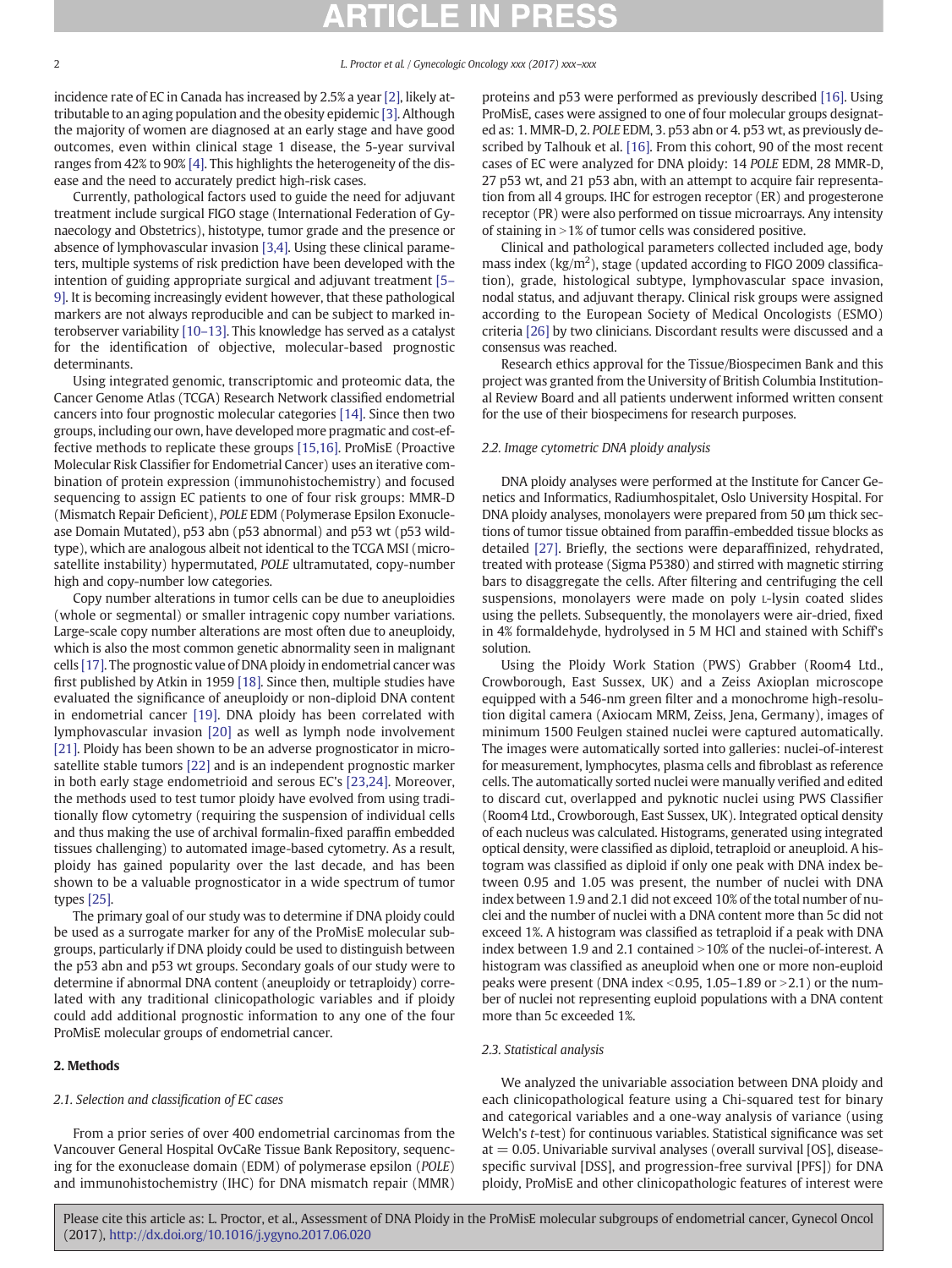performed. Analyses of ploidy were done using 3 ploidy groups (diploid vs. aneuploid vs. tetraploid) as well as dichotomized data using 2 ploidy groups (normal DNA content [diploid] vs. abnormal DNA content [aneuploid or tetraploid]). In the analysis of ploidy and survival within the ProMisE groups, data was analyzed using only dichotomized ploidy status due to the small number of cases and events within each ProMisE group. In all Cox models, hazard ratios (HRs) with corresponding 95% confidence intervals (CI) and likelihood ratio test (LRT) P values were reported. All statistical analyses were done using R project for statistical computing (v3.3.2, 2016). Only patients who had complete clinicopathologic features were considered in the analyses. A missing value comparison was undertaken to ensure that missing values were not associated with subgroups.

### 3. Results

All 90 cases were successfully analyzed for ploidy status. The mean number of nuclei analyzed was 1603 per case (range 1052–1807). The mean coefficient of variation of the diploid peaks was 2.5 (range 1.01– 4.62).

Out of 90 cases of EC analyzed for DNA ploidy, 55 were diploid, 28 were aneuploid and 7 were tetraploid. The clinicopathologic findings for each of the 2 ploidy groups is shown in Table 1. Abnormal DNA content (aneuploid or tetraploid) status was associated with lower BMI (p  $= 0.034$ ), higher grade (p  $= 0.001$ ), and negative PR status (p  $=$ 0.033). When DNA ploidy was stratified based on ESMO risk categories, abnormal DNA content was seen more commonly in the high risk group, although this difference did not reach statistical significance ( $p =$ 0.176) (Table 2). In terms of traditional histotype classification, abnormal DNA content was more frequent in non-endometrioid histotypes  $(p = 0.027)$ . Abnormal DNA content was present in most serous carcinomas (10/12, 83.3%) and one third of endometrioid carcinomas (22/ 69, 31.8%). Ploidy did not clearly correlate in rare histotypes. In our

### Table 1

Clinicopathologic features of endometrial carcinomas stratified by DNA ploidy.

|                        | Diploid (N, %)     | Non-diploid $(N, %)$ |
|------------------------|--------------------|----------------------|
| Total number of cases  | 55 (61.1%)         | 35 (38.1%)           |
| Age mean in years (SD) | 63.9 ( $\pm$ 12.5) | 62.4 $(\pm 2.3)$     |
| BMI mean (SD)          | 34.9 $(\pm 11.3)$  | 33 ( $\pm$ 1.1)      |
| Histology              |                    |                      |
| Endometrioid           | 47 (52.2%)         | 22 (24.4%)           |
| Non-endometrioid       | 8(8.9%)            | 13 (14.4%)           |
| Grade                  |                    |                      |
| Grade 1/2              | 37 (41.1%)         | 10(11.1%)            |
| Grade 3                | 18 (20%)           | 25 (27.8%)           |
| Stage                  |                    |                      |
| Stage I                | 43 (47.8%)         | 21 (23.3%)           |
| Stage II-IV            | 12 (13.3%)         | 14 (15.6%%)          |
| $LVSI +$               | 26 (28.9%)         | 15 (16.7%)           |
| $LVSI -$               | 26 (28.9%)         | 20 (22.2%)           |
| LVSI not available     | 3(0.3%)            |                      |
| Nodal status           |                    |                      |
| Negative               | 49 (54.4%)         | 30 (33.3%)           |
| Positive               | 5(5.6%)            | 5(5.6%)              |
| Not available          | $1(0.1\%)$         |                      |
| Treatment              |                    |                      |
| No adjuvant treatment  | 29 (32.2%)         | 13 (14.4%)           |
| Any adjuvant treatment | 25 (27.8%)         | 22 (24.4%)           |
| Not available          | $1(0.1\%)$         |                      |
| ER status              |                    |                      |
| Negative               | 3(3.33%)           | 5(5.6%)              |
| Positive               | 50 (55.6%)         | 30 (33.3%)           |
| Not available          | 2(0.2%)            |                      |
| PR status              |                    |                      |
| Negative               | 12 (13.3%)         | 16 (17.8%)           |
| Positive               | 39 (43.3%)         | 17 (18.9%)           |
| Not available          | 6(0.7%)            |                      |

BMI: body mass index; LVSI: lymphovascular space invasion; ER: estrogen receptor; PR: progesterone receptor.

| ---- |  |  |
|------|--|--|
|      |  |  |

DNA ploidy in ESMO risk groups.

|                           | Diploid    | Aneuploid | Tetraploid |
|---------------------------|------------|-----------|------------|
| Low $(n=31)$              | 23 (74.2%) | 8(25.8%)  |            |
| Intermediate ( $n = 16$ ) | 10 (62.5%) | 3(18.8%)  | 3(18.8)    |
| High $(n = 17)$           | 10 (58.8%) | 4(23.5%)  | 3(17.6%)   |

ESMO: European Society for Medical Oncology.

series, there were 2 carcinosarcomas (one aneuploid, one diploid), 2 undifferentiated carcinomas (one aneuploid, one diploid), one clear cell carcinoma (tetraploid) and three mixed endometrioid and serous carcinomas (all diploid).

In the entire cohort, univariate analysis demonstrated that abnormal DNA content was significantly associated with PFS ( $p = 0.0094$ ; aneuploid vs. diploid HR:1.91 [95% CI: 0.78–4.64]; tetraploid vs. diploid HR:3.01 [95% CI: 0.76–9.33]) but not DSS or OS ( $p = 0.249$  and  $p =$ 0.187, respectively). The tetraploid tumors had a slightly worse PFS than the aneuploid tumors [\(Fig. 1\)](#page-3-0). ESMO risk category, stage, grade, LVSI and treatment status were all also associated with worse survival (OS, DSS, and PFS) with statistical significance ( $p < 0.05$ ).

When DNA ploidy was analyzed in the context of ProMisE, 80.9% (17/21) of the p53 abn group had abnormal DNA content, as compared to 37.0% (10/27) of p53 wt, 28.6% (4/14) of POLE EDM and 14.3% (4/28) of MMR-D ( $p < 0.001$ )([Table 3\)](#page-3-0). Within the ProMisE subgroups, aneuploid tumors were more common than tetraploid in all groups except for POLE EDM, where three out of four cases with abnormal DNA content were tetraploid and the remaining one case was aneuploid.

In the MMR-D EC's, abnormal DNA content (tetraploid/aneuploid) was associated with a significantly worse OS (HR: 3.87; 95% CI: 0.96– 15.62,  $p = 0.041$ ) and PFS (HR: 7.87; 95% CI: 1.30–40.8,  $p = 0.011$ ) [\(Fig. 2\)](#page-4-0). Four cases in the MMR-D exhibited abnormal DNA content. Interestingly, the four MMR-D cases with abnormal DNA content had normal p53 status (3 cases were assessed using mutation testing and immunohistochemistry, and 1 case by immunohistochemistry only). Three cases were endometrioid carcinoma FIGO grade 3/3 (stage IA and stage 2). One case was endometrioid carcinoma FIGO grade 2/3 and stage 2. The remaining case was an undifferentiated carcinoma and stage IA.

The finding of abnormal DNA content did not have statistically significant prognostic significance (OS, DSS, PFS) within each of the POLE EDM (OS HR: 2.09, 95% CI: 0.17–26.04,  $p = 0.60$ ; DSS HR: 0.83, 95% CI: 0.01–15.62,  $p = 0.53$ ; PFS HR: 6.75, 95% CI: 0.36–984,  $p = 0.13$ ), the p53 wt group (OS HR; 0.87, 95% CI; 0.08–6.60,  $p = 0.80$ ; DSS HR; 0.87, 95% CI: 0.08–6.60,  $p = 0.80$ ; PFS HR: 1.93, 95% CI: 0.30–12.56, p  $= 0.50$ ) and the p53 abn groups (OS HR: 1.77, 95% CI: 0.22–14, p = 0.59; DSS HR: 3.18, 95% CI: 0.37–416,  $p = 0.23$ ; PFS HR: 3.96, 95% CI: 0.48–514,  $p = 0.18$ ) (see Supplemental Fig. S1). Within p53 abn EC, abnormal DNA content trended towards a poorer prognosis, although this finding did not reach statistical significance. Even though the p53 wt group had a substantial number of aneuploid/tetraploid cases (37%), DNA ploidy status did not further differentiate outcomes within this group.

### 4. Discussion

The ongoing challenge with the management of EC lies in the irreproducibility of the current classification system, which uses pathological features to guide risk stratification. To this extent, we have developed and validated ProMisE (Proactive Molecular Risk Classifier for Endometrial Cancer), an objective, reproducible and prognostically-driven molecular classifier that was constructed on the basis of The Cancer Genome Atlas' (TCGA) collaborative project [\[16,](#page-5-0) [28\]](#page-5-0). In ProMisE, abnormal p53 immunohistochemistry is used to assign the p53 abn group, which serves as the corollary to the TCGA's copy number high (CN-H) or "serous-like" group. It is well-established that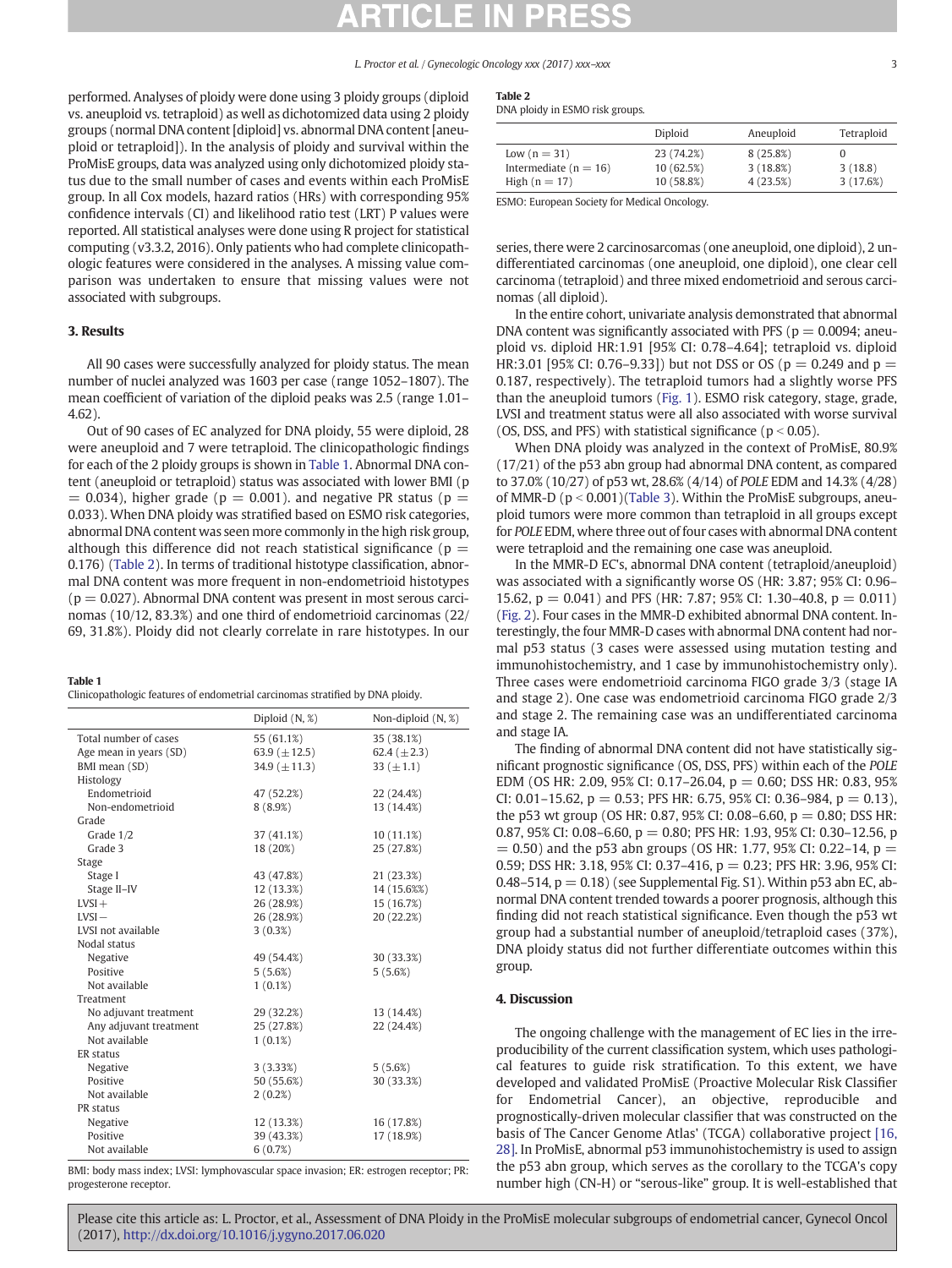<span id="page-3-0"></span>

Fig. 1. Kaplan-Meier Curve showing progression free survival (PFS) of the endometrial carcinoma patients with diploid, tetraploid and aneuploid tumors.

p53 serves as an excellent diagnostic marker for serous carcinomas and is a predictor of poorer outcomes in EC [\[29,30\],](#page-6-0) but we acknowledge that p53 is not directly related to copy-number.

In our development of ProMisE [\[16\]](#page-5-0) we had explored different methods for identifying copy number status and the 'CN-high' TCGA subgroup, using fluorescence in-situ hybridization (FISH) for FGFR, SOX17 and MYC (3 loci which were most predictive of overall copy number status in the TCGA) but found poor correlation with outcome parameters. Particularly, more than half of cases that harboured TP53 mutations were not identified through FISH in contrast to TCGA findings that over 80% of tumors with TP53 mutations were captured in the CN-

### Table 3

DNA ploidy in ProMisE subgroups.

|                       | Diploid     | Aneuploid  | Tetraploid |
|-----------------------|-------------|------------|------------|
| $MMR-D (n = 28)$      | 24 (85.7%)  | 3(10.7%)   | 1(3.6%)    |
| POLE EDM $(n = 14)$   | 10 (71.4%)  | 1(7.1%)    | 3(21.4%)   |
| $p53$ wt ( $n = 27$ ) | 17 (63.0%)  | 10 (37.0%) | $0(0\%)$   |
| $p53$ abn (n = 21)    | $4(19.0\%)$ | 14 (66.7%) | 3(14.3%)   |

ProMisE: Proactive Molecular Risk Classifier for Endometrial Cancer; MMR-D: Mismatch Repair Deficient; POLE EDM: POLE ultramutated; p53 wt: p53 wild type; p53 abn: p53 abnormal.

H group. Thus FISH did not prove to be a good surrogate for the CN-H group and was work intensive with a high level of subjectivity [\[16\]](#page-5-0). As a consequence of these prior findings, we decided to explore whether aneuploidy, a finding more reflective of copy-number alterations, was able to better distinguish the CN-H group from the other molecular groups of endometrial cancer.

In our study we saw that 38.9% of EC had abnormal ploidy, a proportion similar to prior studies using image cytometry, which ranged from 38 to 48% [\[31,32\]](#page-6-0). We found that DNA ploidy did correlate with the ProMisE subgroups ( $p < 0.001$ ), with abnormal DNA content (aneuploid or tetraploid) being highest in the most aggressive of the four ProMisE categories (80.9% of p53 abn). There were smaller proportions of tumors in the p53 wt, POLE EDM and MMR-D groups that also had abnormal ploidy; therefore ploidy was not entirely specific for the p53 abn category. In particular, ploidy did not distinguish between the p53 abn/copy-number high and p53/copy-number low groups, which we initially hypothesized, and is inferior to p53 as a surrogate marker in making this distinction.

It is estimated that approximately 20% of EC will recur despite having low-risk histopathologic features [\[19\]](#page-5-0). Susini et al. performed a 10 year prospective study on EC and found that aneuploidy was able to predict high-risk cases amongst patients thought to be low-risk based on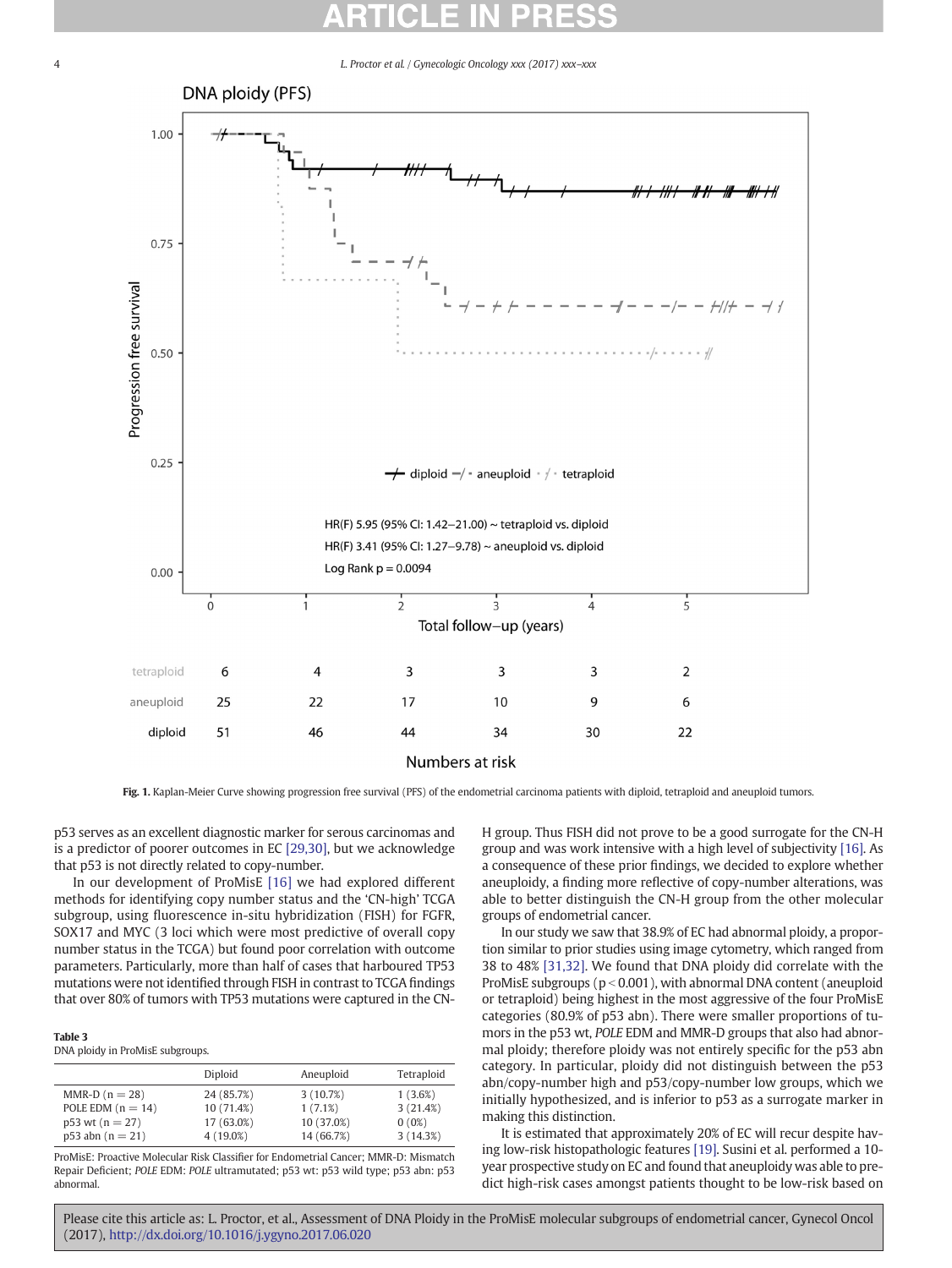<span id="page-4-0"></span>

### Numbers at risk

Fig. 2. Kaplan Meier Curves showing A) Overall Survival (OS) and B) progression free survival (PFS) for the patients with MMR-deficient endometrial cancers classified according to DNA ploidy. Patients with a non-diploid tumor had a worse prognosis compared to the patients with a diploid tumor.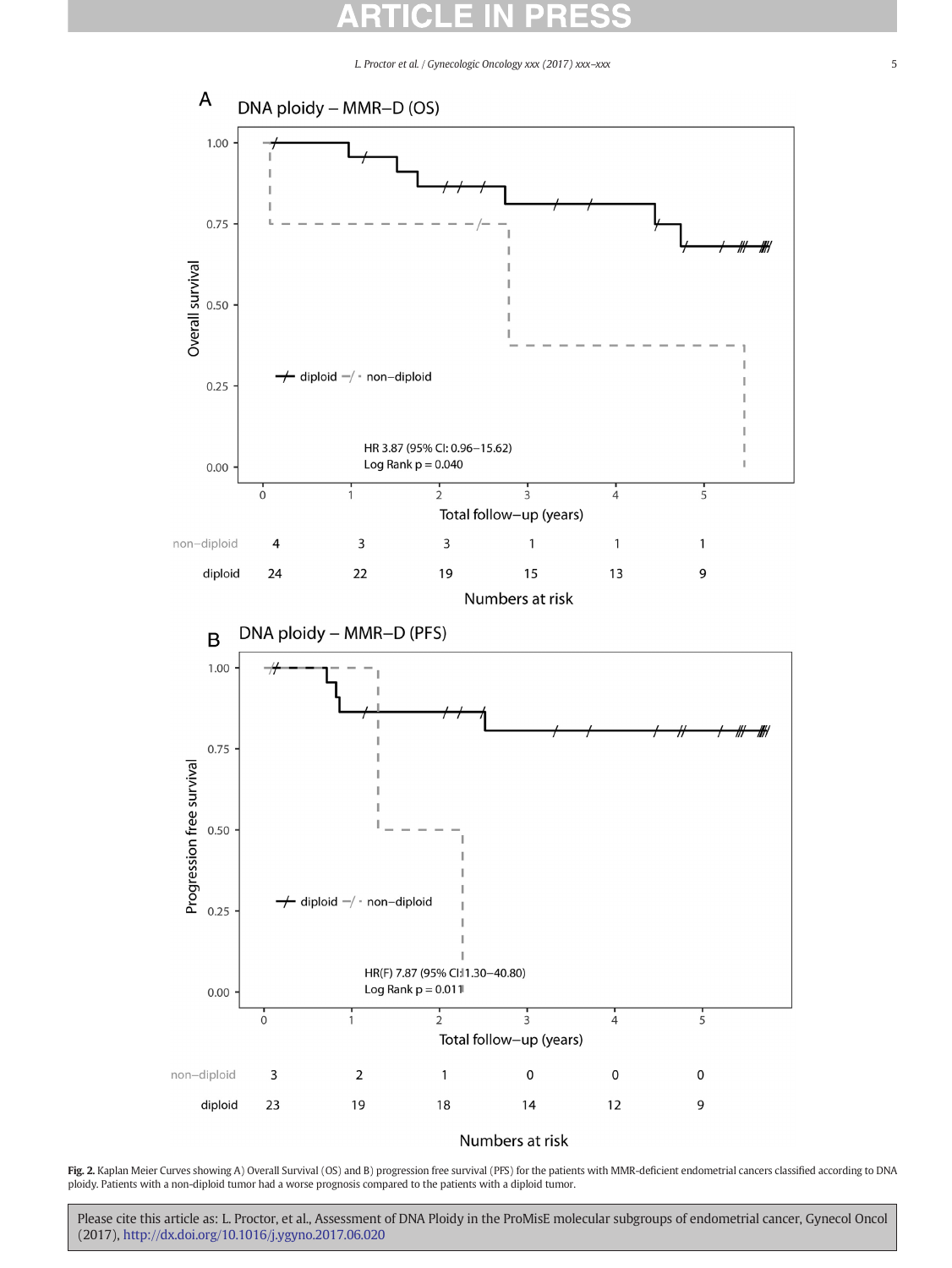<span id="page-5-0"></span>standard tumor stage and grade assessment [\[33\]](#page-6-0). The p53 wt group remains the largest in size, constituting almost half of EC, in the ProMisE classifier. There remains a need to identify additional prognostic markers within this large p53 wt group, to detect the minority of cases that tend to behave poorly despite low-risk clinicopathologic features. In our series, p53 wt had the second highest number of cases with abnormal DNA content, but the addition of DNA ploidy unfortunately did not help to further prognosticate the p53 wt group.

As previously described, MMR deficient EC's often present with FIGO stage I disease (74.6%) however these tumors tend to have high risk clinicopathologic uterine factors (81.2% grade 3, 42% deep myometrial invasion and 45% LVSI) [\[28\].](#page-6-0) MMR-D EC's also have the second worst observed outcomes of the ProMisE groups, after p53 abn [\[28\]](#page-6-0). In analyzing the prognostic implications of DNA ploidy within the four ProMisE subgroups, we found that abnormal DNA ploidy was associated with a significantly worse OS and PFS in the MMR-D group, and this finding merits validation in a future study including a larger series of EC.

The newly described phenotype of women with POLE EDM ECs are younger, thinner women, who similar to MMR-D, have tumors with aggressive pathologic features (70% grade 3, 35% deep myometrial invasion, 40% LVSI). Unlike MMR-D however, POLE EDM has favorable outcomes comparable to p53 wt. No clear association between ploidy and survival was seen in the POLE EDM group.

Genomic instability is a major hallmark of cancer cells, and describes the perturbation of genetic material via mutations, chromosomal rearrangements or aneuploidies. Such genetic alterations lead to a genome that is more susceptible to acquiring driver mutations or losing tumor suppressor genes, ultimately leading to oncogenesis and tumor progression [19]. In the POLE EDM group, genomic instability is acquired through the loss of POLE, which encodes for a DNA polymerase with special proofreading function, resulting in ultramutated tumors (with  $>$  200  $\times$  10<sup>-6</sup> mutations/Mb) [14]. In the MMR-D group, genomic instability occurs through the loss of DNA mismatch repair proteins, through genetic or epigenetic mechanisms, causing frameshift mutations at multiple microsatellite loci [14]. As the underlying mechanisms of genomic instability in the POLE EDM and MMR-D groups are not primarily due to aneuploidies, or alterations changing large segments of DNA, it is therefore plausible that the addition of DNA ploidy information within these two particular groups may bear only minor prognostic significance.

There is still some uncertainty as to whether DNA ploidy can be exploited in the clinical setting. Njølstad et al. investigated 785 ECs and found that non-diploid status on endometrial curettage was associated with greater lymph node metastases, suggesting ploidy status may be used to guide surgical management [21]. However, Pradhan et al. found that ploidy status was discrepant between biopsy and hysterectomy in approximately one quarter of cases, with more robust results in the hysterectomy [\[34\]](#page-6-0). As ultimately we plan to apply ProMisE to diagnostic endometrial specimens to provide early biologically relevant information for patients and clinicians, the value/accuracy of ploidy in these specimens remains to be determined. There appeared to be at least trends towards worse prognosis in many of the ProMisE groups with abnormal DNA content, but were not sizable enough to reach a statistical significance; This trend does merit further investigation in a larger cohort of EC, particularly in the MMR-D group. We recognize that our study size may be underpowered in detecting subtle prognostic changes within each ProMisE category.

In summary, DNA ploidy correlated with high-grade tumors, nonendometrioid histotypes and poor PFS in our series of EC. DNA ploidy was highest in the p53 abn group, with smaller numbers in the p53 wt, POLE EDM and MMR-D groups. Although abnormal DNA content was highest in the p53 abn group, it was not an entirely specific marker for the p53 abn group and did not distinguish between the p53 abn and p53 wt groups. Abnormal DNA ploidy was associated with worse OS and PFS in the MMR-D group, with no statistically significant associations of DNA ploidy and survival in the remaining ProMisE molecular subgroups. The value of ploidy in the MMR-D group warrants further study.

Supplementary data to this article can be found online at [http://dx.](doi:10.1016/j.ygyno.2017.06.020) [doi.org/10.1016/j.ygyno.2017.06.020](doi:10.1016/j.ygyno.2017.06.020).

### Conflicts of interest

US patent pending for ProMisE #62192230. BC Cancer Agency is the named party.

### References

- [1] [R.L. Siegel, K.D. Miller, A. Jemal, Cancer statistics, 2015, CA Cancer J. Clin. 65 \(1\)](http://refhub.elsevier.com/S0090-8258(17)30961-7/rf0005) [\(2015 Jan](http://refhub.elsevier.com/S0090-8258(17)30961-7/rf0005)–Feb) 5–29.
- [2] C.C. Society, Canadian cancer statisticsAvailable at: [http://www.cancer.ca/~/media/](http://www.cancer.ca/~/media/cancer.ca/CW/cancer%20information/cancer%20101/Canadian%20cancer%20statistics/Canadian-Cancer-Statistics-2016-EN.pdf) [cancer.ca/CW/cancer%20information/cancer%20101/Canadian%20cancer%20statis](http://www.cancer.ca/~/media/cancer.ca/CW/cancer%20information/cancer%20101/Canadian%20cancer%20statistics/Canadian-Cancer-Statistics-2016-EN.pdf)[tics/Canadian-Cancer-Statistics-2016-EN.pdf](http://www.cancer.ca/~/media/cancer.ca/CW/cancer%20information/cancer%20101/Canadian%20cancer%20statistics/Canadian-Cancer-Statistics-2016-EN.pdf) 2016.
- [3] [C.L. Creutzberg, W.L.J. van Putten, C.C. Warlam-Rodenhuis, van den Bergh, C.M.](http://refhub.elsevier.com/S0090-8258(17)30961-7/rf0015) [Alfons, K.A.J. de Winter, Koper PCM, et al., Outcome of high-risk stage IC, grade 3,](http://refhub.elsevier.com/S0090-8258(17)30961-7/rf0015) [compared with stage I endometrial carcinoma patients: the postoperative radiation](http://refhub.elsevier.com/S0090-8258(17)30961-7/rf0015) [therapy in endometrial carcinoma trial, J. Clin. Oncol. 22 \(7\) \(2004 Apr 1\)](http://refhub.elsevier.com/S0090-8258(17)30961-7/rf0015) 1234–[1241.](http://refhub.elsevier.com/S0090-8258(17)30961-7/rf0015)
- [4] [J. Prat, Prognostic parameters of endometrial carcinoma, Hum. Pathol. 35 \(6\) \(2004](http://refhub.elsevier.com/S0090-8258(17)30961-7/rf0020) [Jun\) 649](http://refhub.elsevier.com/S0090-8258(17)30961-7/rf0020)–662.
- [5] [M.M. AlHilli, A. Mariani, J.N. Bakkum-Gamez, S.C. Dowdy, A.L. Weaver, P.P.](http://refhub.elsevier.com/S0090-8258(17)30961-7/rf0025) [Peethambaram, et al., Risk-scoring models for individualized prediction of overall](http://refhub.elsevier.com/S0090-8258(17)30961-7/rf0025) [survival in low-grade and high-grade endometrial cancer, Gynecol. Oncol. 133 \(3\)](http://refhub.elsevier.com/S0090-8258(17)30961-7/rf0025) [\(2014 Jun\) 485](http://refhub.elsevier.com/S0090-8258(17)30961-7/rf0025)–493.
- [6] [S. Bendifallah, G. Canlorbe, P. Collinet, E. Arsene, F. Huguet, C. Coutant, et al., Just](http://refhub.elsevier.com/S0090-8258(17)30961-7/rf0030) how accurate are the major risk stratifi[cation systems for early-stage endometrial](http://refhub.elsevier.com/S0090-8258(17)30961-7/rf0030) [cancer? Br. J. Cancer 112 \(5\) \(2015 Mar 3\) 793](http://refhub.elsevier.com/S0090-8258(17)30961-7/rf0030)–801.
- [7] [J. Fanning, Long-term survival of intermediate risk endometrial cancer \(stage IG3, IC,](http://refhub.elsevier.com/S0090-8258(17)30961-7/rf0035) [II\) treated with full lymphadenectomy and brachytherapy without teletherapy,](http://refhub.elsevier.com/S0090-8258(17)30961-7/rf0035) [Gynecol. Oncol. 82 \(2\) \(2001 Aug\) 371](http://refhub.elsevier.com/S0090-8258(17)30961-7/rf0035)–374.
- [8] [T.W. Kong, S.J. Chang, J. Paek, Y. Lee, M. Chun, H.S. Ryu, Risk group criteria for tailor](http://refhub.elsevier.com/S0090-8258(17)30961-7/rf0040)[ing adjuvant treatment in patients with endometrial cancer: a validation study of](http://refhub.elsevier.com/S0090-8258(17)30961-7/rf0040) [the gynecologic oncology group criteria, J. Gynecol. Oncol. 26 \(1\) \(2015 Jan\) 32](http://refhub.elsevier.com/S0090-8258(17)30961-7/rf0040)–39.
- [J.S. Kwon, F. Qiu, R. Saskin, M.S. Carey, Are uterine risk factors more important than](http://refhub.elsevier.com/S0090-8258(17)30961-7/rf0045) [nodal status in predicting survival in endometrial cancer? Obstet. Gynecol. 114 \(4\)](http://refhub.elsevier.com/S0090-8258(17)30961-7/rf0045) [\(2009 Oct\) 736](http://refhub.elsevier.com/S0090-8258(17)30961-7/rf0045)–743.
- [10] [C.B. Gilks, E. Oliva, R.A. Soslow, Poor interobserver reproducibility in the diagnosis of](http://refhub.elsevier.com/S0090-8258(17)30961-7/rf0050) [high-grade endometrial carcinoma, Am. J. Surg. Pathol. 37 \(6\) \(2013 Jun\) 874](http://refhub.elsevier.com/S0090-8258(17)30961-7/rf0050)–881.
- [11] [L.N. Hoang, M.K. McConechy, M. Kobel, G. Han, M. Rouzbahman, B. Davidson, et al.,](http://refhub.elsevier.com/S0090-8258(17)30961-7/rf0055) [Histotype-genotype correlation in 36 high-grade endometrial carcinomas, Am. J.](http://refhub.elsevier.com/S0090-8258(17)30961-7/rf0055) [Surg. Pathol. 37 \(9\) \(2013 Sep\) 1421](http://refhub.elsevier.com/S0090-8258(17)30961-7/rf0055)–1432.
- [12] [B. Nordstrom, P. Strang, A. Lindgren, R. Bergstrom, B. Tribukait, Carcinoma of the en](http://refhub.elsevier.com/S0090-8258(17)30961-7/rf0060)[dometrium: do the nuclear grade and DNA ploidy provide more prognostic infor](http://refhub.elsevier.com/S0090-8258(17)30961-7/rf0060)[mation than do the FIGO and WHO classi](http://refhub.elsevier.com/S0090-8258(17)30961-7/rf0060)fications? Int. J. Gynecol. Pathol. 15 (3) [\(1996 Jul\) 191](http://refhub.elsevier.com/S0090-8258(17)30961-7/rf0060)–201.
- [13] [L.N. Hoang, M.A. Kinloch, J.M. Leo, K. Grondin, C.H. Lee, C. Ewanowich, et al., Interob](http://refhub.elsevier.com/S0090-8258(17)30961-7/rf0065)[server agreement in endometrial carcinoma histotype diagnosis varies depending](http://refhub.elsevier.com/S0090-8258(17)30961-7/rf0065) [on the cancer genome atlas \(TCGA\)-based molecular subgroup, Am. J. Surg. Pathol.](http://refhub.elsevier.com/S0090-8258(17)30961-7/rf0065) [41 \(2\) \(2017 Feb\) 245](http://refhub.elsevier.com/S0090-8258(17)30961-7/rf0065)–252.
- [14] [Cancer Genome Atlas Research Network, C. Kandoth, N. Schultz, A.D. Cherniack, R.](http://refhub.elsevier.com/S0090-8258(17)30961-7/rf0070) [Akbani, Y. Liu, et al., Integrated genomic characterization of endometrial carcinoma,](http://refhub.elsevier.com/S0090-8258(17)30961-7/rf0070) [Nature 497 \(7447\) \(2013 May 2\) 67](http://refhub.elsevier.com/S0090-8258(17)30961-7/rf0070)–73.
- [15] [E. Stelloo, T. Bosse, R.A. Nout, H.J. MacKay, D.N. Church, H.W. Nijman, et al., Re](http://refhub.elsevier.com/S0090-8258(17)30961-7/rf0075)fining [prognosis and identifying targetable pathways for high-risk endometrial cancer; a](http://refhub.elsevier.com/S0090-8258(17)30961-7/rf0075) [TransPORTEC initiative, Mod. Pathol. 28 \(6\) \(2015 Jun\) 836](http://refhub.elsevier.com/S0090-8258(17)30961-7/rf0075)–844.
- [16] [A. Talhouk, M.K. McConechy, S. Leung, H.H. Li-Chang, J.S. Kwon, N. Melnyk, et al., A](http://refhub.elsevier.com/S0090-8258(17)30961-7/rf0080) [clinically applicable molecular-based classi](http://refhub.elsevier.com/S0090-8258(17)30961-7/rf0080)fication for endometrial cancers, Br. J. [Cancer 113 \(2\) \(2015 Jul 14\) 299](http://refhub.elsevier.com/S0090-8258(17)30961-7/rf0080)–310.
- [17] [K. Terada, DNA ploidy in endometrial cancer: un](http://refhub.elsevier.com/S0090-8258(17)30961-7/rf0085)finished business? Ann. Oncol. 23 [\(5\) \(2012 May\) 1083](http://refhub.elsevier.com/S0090-8258(17)30961-7/rf0085)–1084.
- [18] [N.B. Atkin, B.M. Richard, A.J. Ross, The deoxyribonucleic acid content of carcinoma of](http://refhub.elsevier.com/S0090-8258(17)30961-7/rf0090) [the uterus: an assessment of its possible signi](http://refhub.elsevier.com/S0090-8258(17)30961-7/rf0090)ficance in relation to histopathology [and clinical course, based on data from 165 cases, Br. J. Cancer 13 \(1959 Dec\)](http://refhub.elsevier.com/S0090-8258(17)30961-7/rf0090) [773](http://refhub.elsevier.com/S0090-8258(17)30961-7/rf0090)–787.
- [19] [K.K. Mauland, E. Wik, H.B. Salvesen, Clinical value of DNA content assessment in en](http://refhub.elsevier.com/S0090-8258(17)30961-7/rf0095)[dometrial cancer, Cytometry B Clin. Cytom. 86 \(3\) \(2014 May\) 154](http://refhub.elsevier.com/S0090-8258(17)30961-7/rf0095)–163.
- [20] [T. Song, J.W. Lee, C.H. Choi, T.J. Kim, D.S. Bae, C.O. Sung, et al., Ploidy and S-phase](http://refhub.elsevier.com/S0090-8258(17)30961-7/rf0100) [fraction are correlated with lymphovascular space invasion that is predictive of out](http://refhub.elsevier.com/S0090-8258(17)30961-7/rf0100)[comes in endometrial cancer, Int. J. Clin. Oncol. 17 \(6\) \(2012 Dec\) 590](http://refhub.elsevier.com/S0090-8258(17)30961-7/rf0100)–597.
- [21] [T.S. Njolstad, J. Trovik, T.S. Hveem, M.L. Kjaereng, W. Kildal, M. Pradhan, et al., DNA](http://refhub.elsevier.com/S0090-8258(17)30961-7/rf0105) ploidy in curettage specimens identifi[es high-risk patients and lymph node metas](http://refhub.elsevier.com/S0090-8258(17)30961-7/rf0105)[tasis in endometrial cancer, Br. J. Cancer 112 \(10\) \(2015 May 12\) 1656](http://refhub.elsevier.com/S0090-8258(17)30961-7/rf0105)–1664.
- [22] [C. Bilbao-Sieyro, R. Ramirez, G. Rodriguez-Gonzalez, O. Falcon, L. Leon, S. Torres,](http://refhub.elsevier.com/S0090-8258(17)30961-7/rf0110) [et al., Microsatellite instability and ploidy status de](http://refhub.elsevier.com/S0090-8258(17)30961-7/rf0110)fine three categories with dis[tinctive prognostic impact in endometrioid endometrial cancer, Oncotarget 5 \(15\)](http://refhub.elsevier.com/S0090-8258(17)30961-7/rf0110) [\(2014 Aug 15\) 6206](http://refhub.elsevier.com/S0090-8258(17)30961-7/rf0110)–6217.
- [23] [M. Pradhan, B. Davidson, V.M. Abeler, H.E. Danielsen, C.G. Trope, G.B. Kristensen,](http://refhub.elsevier.com/S0090-8258(17)30961-7/rf0115) [et al., DNA ploidy may be a prognostic marker in stage I and II serous adenocarcino](http://refhub.elsevier.com/S0090-8258(17)30961-7/rf0115)[ma of the endometrium, Virchows Arch. 461 \(3\) \(2012 Sep\) 291](http://refhub.elsevier.com/S0090-8258(17)30961-7/rf0115)–298.
- [24] [M. Pradhan, V.M. Abeler, H.E. Danielsen, B. Sandstad, C.G. Trope, G.B. Kristensen,](http://refhub.elsevier.com/S0090-8258(17)30961-7/rf0120) [et al., Prognostic importance of DNA ploidy and DNA index in stage I and II](http://refhub.elsevier.com/S0090-8258(17)30961-7/rf0120)